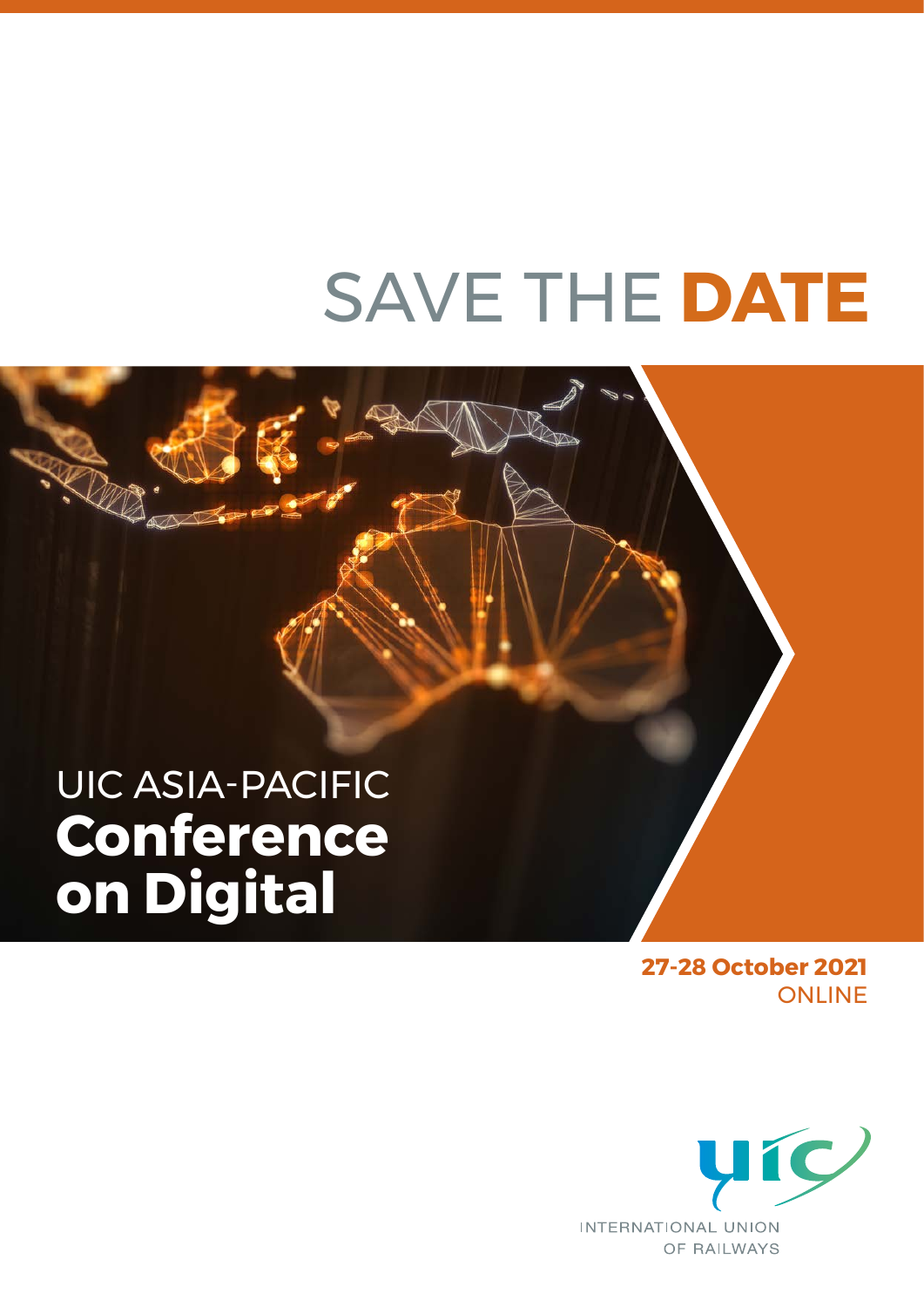## UIC ASIA-PACIFIC **Conference on Digital**

#### **From 27 to 28 October 2021, UIC Asia-Pacific will be hosting the Conference on Digital which will be held online.**

The challenge of the  $21<sup>st</sup>$  century will definitely be **Mobility**.

Megacities are facing an era of amazing development all over the world and will require to move people and goods longer and faster. Rail has a key role to play in this mutation and has to remain the backbone of this future multimodal mobility.

#### **The issue is global and Digital is the only way to win this fantastic challenge.**

Digital revolution has already started two decades ago but nevertheless, we are still at the beginning of the beginning and from a revolution to another, world is evolving.

The major trends and the key words of today are the followings:

- Artificial and Augmented Intelligence,
- Deep learning,
- Internet of Things,
- Big Data,
- 5G,
- Blockchain,
- And among many others but above all: cybersecurity.





#### **Smart rail to support transport needs, smart stations in smart cities!**

During this two days event, we will have the opportunity to exchange, discover, explore, understand and learn what are the latest innovations and their potential interests and benefits for rail.

It will be the opportunity to learn from industrials and to reinforce the fruitful and necessary cooperation between Rail and the digital ecosystem, that is to say Universities and all startups and their fantastic potential of innovation.

UIC Digital Platform has been created in 2015 on the three founding principles: **"Share – Open – Connect"**

During these two days:

- we will **share** between us taking profit from each other experiences, developments and projects,
- we will **open** ourselves to new technologies, innovations,
- we will **connect** with new partners and new ecosystems.

Digital is definitely not an end in itself, not an aim but only means to achieve a goal:

#### **LET'S DESIGN THE FUTURE MOBILITY THANKS TO DIGITAL!**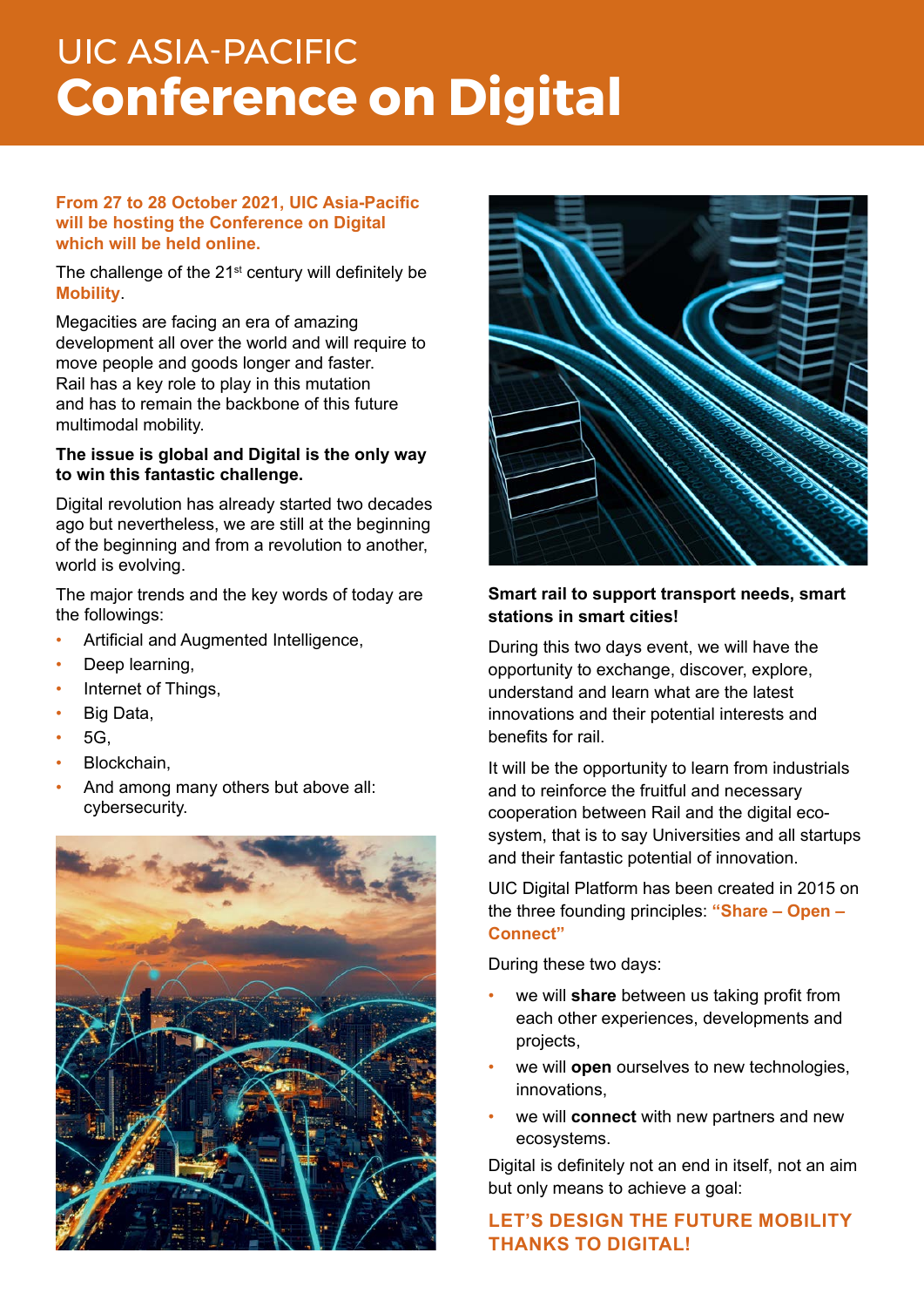

### **Programme**

#### **Wednesday 27 October 2021**

| 8:00  | Welcome                                                                          |
|-------|----------------------------------------------------------------------------------|
| 8:15  | <b>Keynote Speeches</b>                                                          |
| 8:35  | <b>SESSION 1</b><br><b>Digitalisation</b>                                        |
| 9:15  | <b>Break</b>                                                                     |
| 9:25  | <b>SESSION 2</b><br><b>Condition Monitoring &amp;</b><br><b>Machine Learning</b> |
| 10:05 | <b>SESSION 3</b><br><b>FRMCS other Future Developments</b>                       |

#### **Thursday 28 October 2021**

| 8:00  | <b>SESSION 4</b><br><b>Intelligent Rail</b> |
|-------|---------------------------------------------|
| 8:40  | <b>SESSION 5</b><br><b>Big Data</b>         |
| 9:20  | <b>Break</b>                                |
| 9:30  | Round table                                 |
| 10:30 | <b>Summary and Closing remarks</b>          |

## **Practical Information**

#### **VENUE**

Due to the current circumstances, the Conference on Digital will be organised online (ZOOM platform).

As soon as you are registered, you will automatically receive the link to access the ZOOM platform.

One day before the event, yo[u](https://mcec.com.au/ ) will also receive a reminder with the ZOOM link.

#### **LANGUAGE**

The conference will be conducted in **English** including papers presentation and discussion.

#### **REGISTRATION ONLINE ON THE UIC WEBSITE**

[events.uic.org/uic-asia-pacific-conference-on-digital](https://events.uic.org/uic-asia-pacific-conference-on-digital )

## WE LOOK FORWARD TO **WELCOMING YOU SOON!**